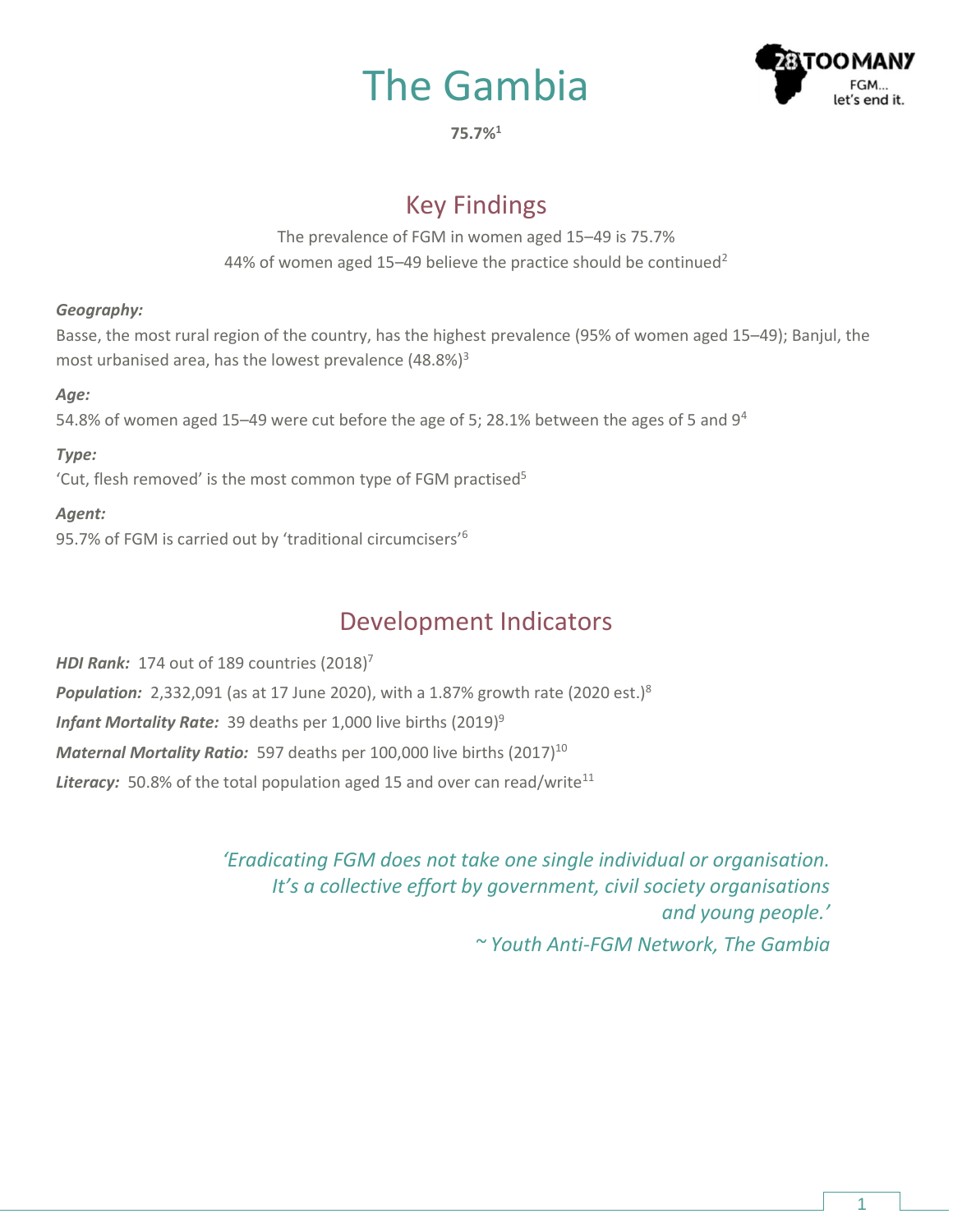# Prevalence

FGM is practised across all eight Local Government Areas (*LGAs*) in The Gambia and by both Christians (20.9% of Christian women aged 15–49) and Muslims  $(77.3\%)$ .<sup>12</sup>

The LGA with the highest prevalence is Basse, the eastern-most and most rural region, at 95% of women aged 15– 49. The LGA with the lowest prevalence is Banjul, a coastal area and the most urbanised, at 48.8%. The Basse region is predominantly inhabited by the Sarahule, Mandinka and Fula ethnic groups, whereas the coastal areas of Banjul and Kanifing are predominantly inhabited by the Wolof (among whom the prevalence of FGM has historically been the lowest among The Gambia's different ethnic groups) and the Mandinka. Overall, the prevalence of FGM among women aged 15–49 who live in urban areas is 77.3%, and among those living in rural areas is 71.7%.<sup>13</sup>

According to the MICS 2018, the overall prevalence among women aged 15–49 is 75.7%. By comparison, the MICS 2010 found that prevalence among women of the same age-range was 76.3%, suggesting that the extent of the practice has remained broadly similar in recent years.<sup>14</sup>

Of women aged 15–49 who have heard of FGM, 44% feel that the practice should continue, although among women who have not undergone FGM, that figure drops to 6.6%.<sup>15</sup>



Due to the large age-range (15–49 years) of women included in the MICS surveys, changes in the overall FGM prevalence of a country over time may not fully illustrate the progress that has been made. Breaking down the most recent prevalence data by age group can give additional insights into whether the practice is in decline.

In the case of The Gambia, however, the FGM prevalence is broadly the same across all age cohorts, suggesting that the extent of the practice has not changed significantly in recent years.<sup>16</sup>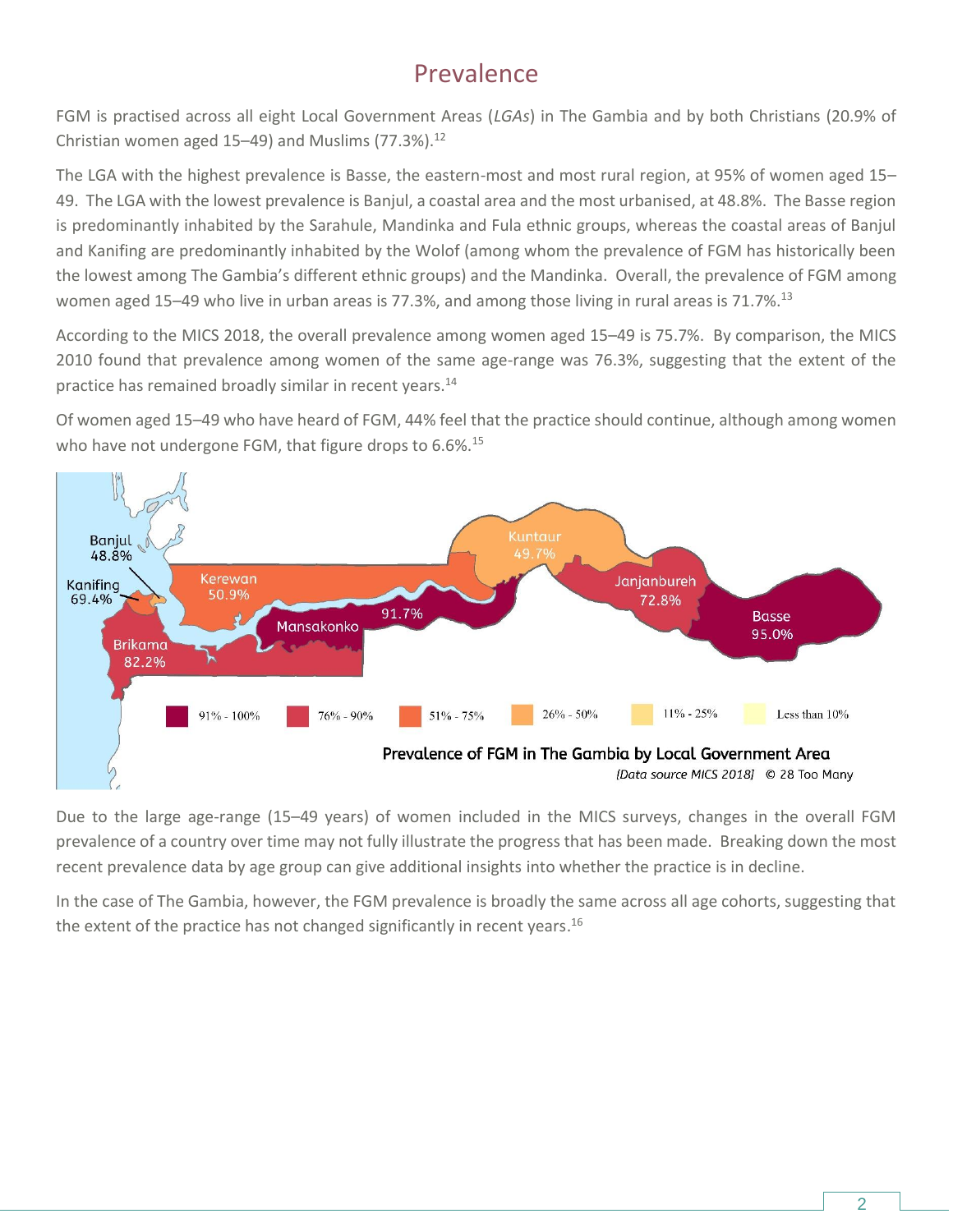

# Gambian Law

The Women's (Amendment) Act 2015 addressed the issue of harmful practices for the first time in The Gambia by introducing Section 32A (Prohibition of female circumcision) and Section 32B (Accomplices to female circumcision). Very few prosecutions have reportedly taken place since the ban was introduced, and case details are limited.

- 2 MICS, p.354 & 356.
- 3 MICS, p.354.
- 4 **('DHS'):** The Gambia Bureau of Statistics (GBOS) and ICF International (2014) *The Gambia Demographic and Health Survey 2013*, p.222. Banjul, The Gambia, and Rockville, Maryland, USA: GBOS and ICF International. Available at <https://dhsprogram.com/pubs/pdf/FR289/FR289.pdf> (accessed 10 June 2020).
- 5 DHS, p.222.
- 6 DHS, p.223.
- 7 United Nations Development Programme (2018) *Human Development Reports*. Available at [http://hdr.undp.org/en/2018](http://hdr.undp.org/en/2018-update) [update](http://hdr.undp.org/en/2018-update) (accessed 12 June 2019).
- 8 Country Meters (2020) *The Gambia*, 17 June 2020. Available at<http://countrymeters.info/en/Gambia> (accessed 17 June 2020).
	- Central Intelligence Agency (2020) *World Factbook: The Gambia*, 10 June. Available at <https://www.cia.gov/library/publications/the-world-factbook/geos/ga.html> (accessed 10 June 2020).
- 9 UN Inter-agency Group for Child Mortality Estimation (2019) *Gambia*. Available at <https://childmortality.org/data/Gambia> (accessed 10 June 2020).
- 10 World Health Organization (2017) *Maternal mortality ratio (per 100 000 live births)*. Available at [https://www.who.int/data/gho/data/indicators/indicator-details/GHO/maternal-mortality-ratio-\(per-100-000-live-births\)](https://www.who.int/data/gho/data/indicators/indicator-details/GHO/maternal-mortality-ratio-(per-100-000-live-births)) (accessed 10 June 2020).
- 11 Central Intelligence Agency, *op. cit*.
- 12 DHS, p.222.

<sup>1</sup> **('MICS'):** The Gambia Bureau of Statistics (2019) *The Gambia Multiple Indicator Cluster Survey 2018, Survey Findings Report*, p.354*.* Banjul, The Gambia: The Gambia Bureau of Statistics. Available a[t https://mics-surveys](https://mics-surveys-prod.s3.amazonaws.com/MICS6/West%20and%20Central%20Africa/Gambia/2018/Survey%20findings/The%20Gambia%202018%20MICS%20Survey%20Findings%20Report_English.pdf)[prod.s3.amazonaws.com/MICS6/West%20and%20Central%20Africa/Gambia/2018/Survey%20findings/The%20G](https://mics-surveys-prod.s3.amazonaws.com/MICS6/West%20and%20Central%20Africa/Gambia/2018/Survey%20findings/The%20Gambia%202018%20MICS%20Survey%20Findings%20Report_English.pdf) [ambia%202018%20MICS%20Survey%20Findings%20Report\\_English.pdf](https://mics-surveys-prod.s3.amazonaws.com/MICS6/West%20and%20Central%20Africa/Gambia/2018/Survey%20findings/The%20Gambia%202018%20MICS%20Survey%20Findings%20Report_English.pdf) (accessed 17 June 2020).